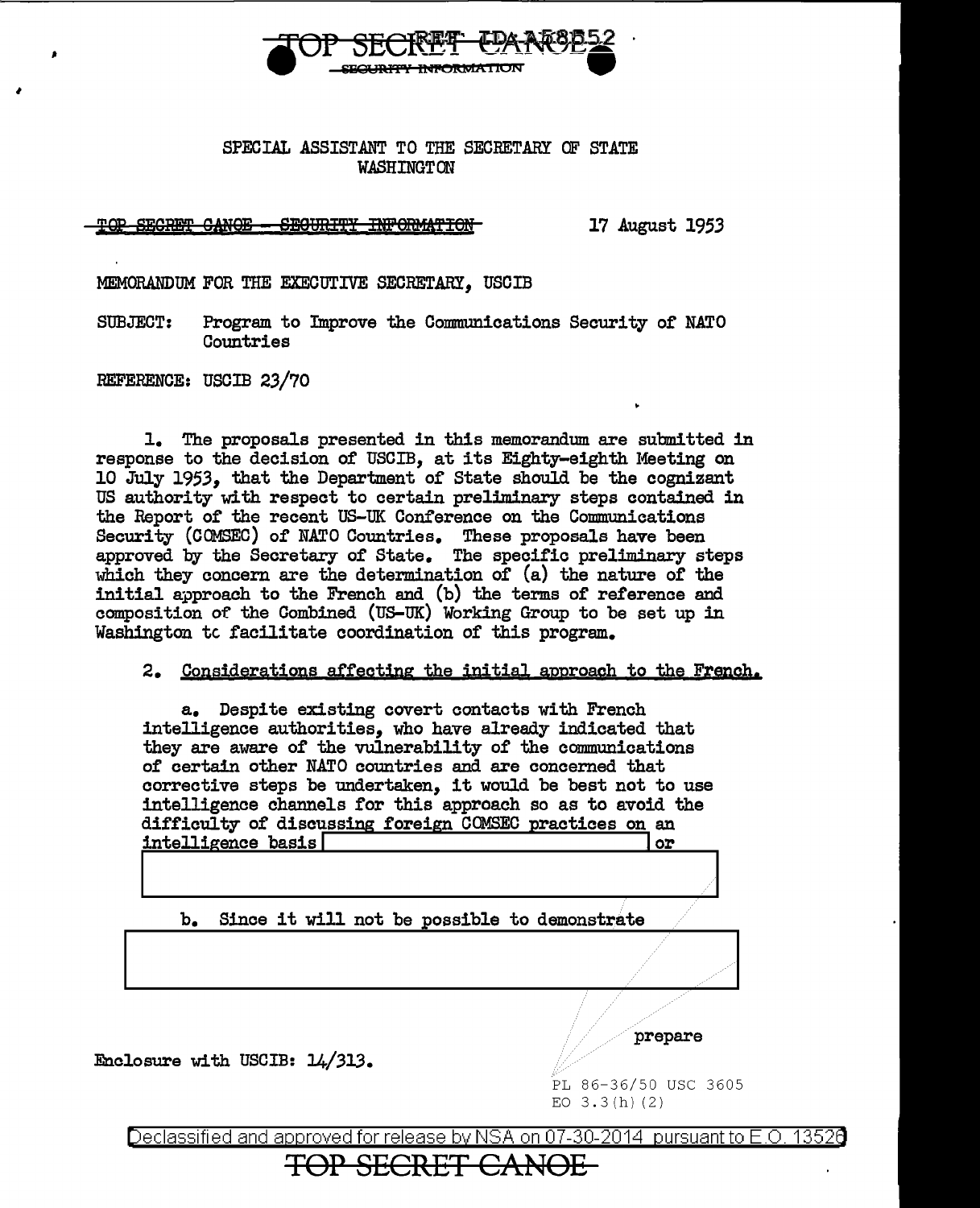

TOP SECRET CANOE - SECURITY INFORMATION

 $-2-$ 

prepare jointly with the US and UK a set of minimum COMSEC standards and procedures to be applied throughout the NATO countries and then to assure that these standards and procedures can be met within the French Government before proposing them to others.

c. It will be imperative that all contacts made within the French Government are secure and are given adequate authority.

d. The Tripartite Security Working Group (US-UK-French), which has been in existence since 1950, would appear to offer the best means of achieving an orderly and secure arrangement for direct discussion between the proper COMSEC authorities of the three governments. Although the work of this Group has not heretofore included COMSEC matters, the Group has developed cooperative and secure contacts among responsible French authorities in general security matters.

3. The initial approach to the French. To assure wholehearted cooperation by the French in sponsoring jointly with the US and UK the overall program for other NATO countries and in making effective improvements in French COMSEC, the French Government should be approached first at the cabinet level. The project should then be assigned to the Tripartite Security Survey Group to establish proper contact between COMSEC authorities of the three governments. As a practical matter, and as a means of achieving the greatest possible compulsion, this approach should be undertaken jointly by US and UK representatives.

a. Phase 1. At the cabinet level the French Government should be requested by the US and UK ambassadors to agree in principle that the overall security of NATO requires that a broad program be undertaken to improve the security of the national communications of NATO countries, and that this program should be initiated through the Standing Group as a logical extension of the existing COMSEC program of the NATO organization itself. This improvement should be accomplished by the promulgation of minimum COMSEC standards to be adopted on a NATO-wide basis. To this end the terms of reference of the Tripartite Security Survey should be extended to include the preliminary development and application of these standards on a tripartite basis. This phase should be handled by the Department of State and the Foreign Office.

b. Phase 2. The Tripartite Security Working Group should then set up a technical sub-group to be composed of appropriate COMSEC authorities selected by the Tripartite

**TOP SECRET CANOE** Security